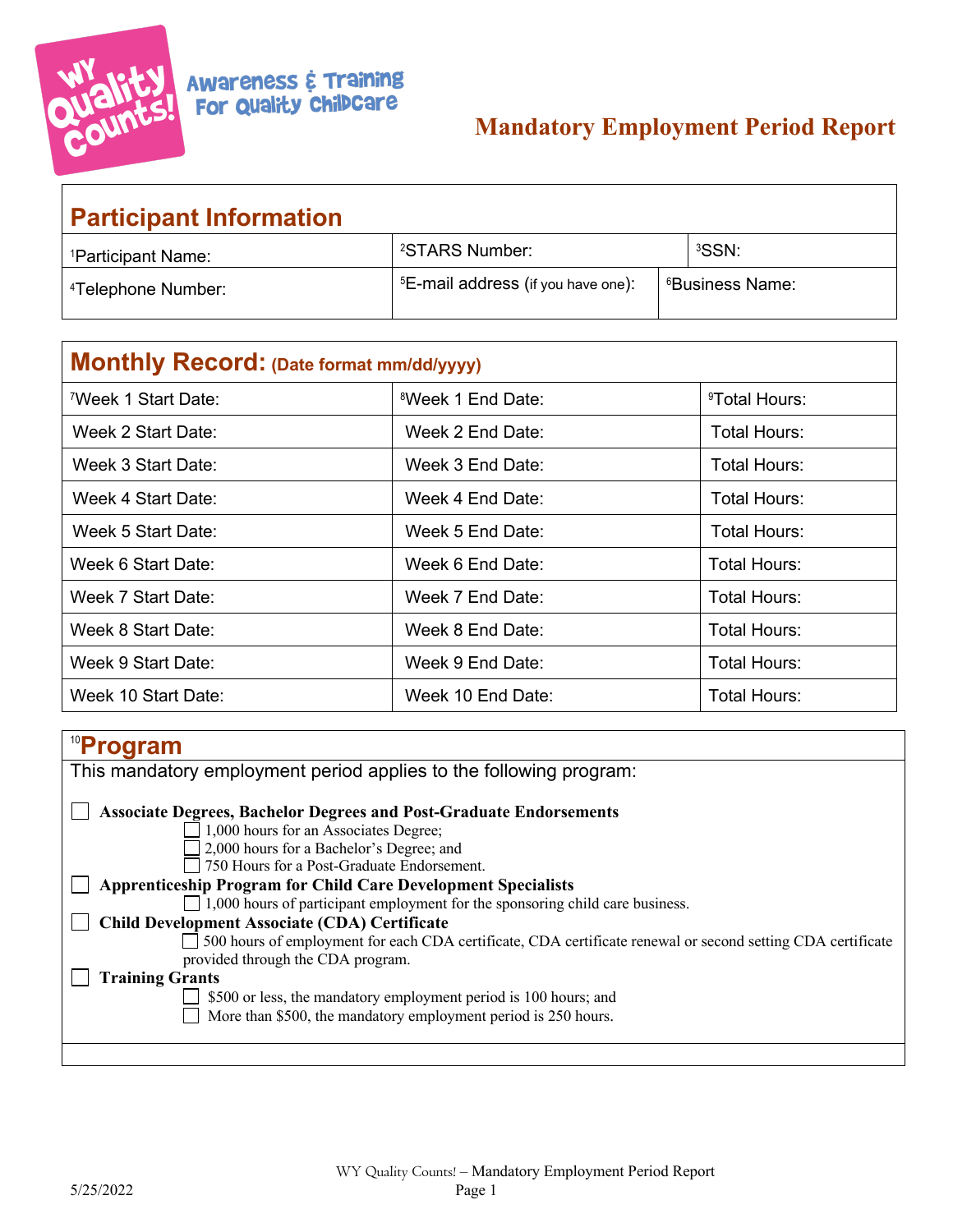**If ten (10) weeks is not enough to complete your Mandatory Employment hours, please make another copy of the first page to continue recording your hours.**

## **Signature**

**I have reviewed this document and verified that the hours reported are a complete and accurate record of hours worked and are consistent with the business documentation for this time period. DWS reserves the right to request verification documentation at any time.**

| <b>Participant Signature</b>    | Date         |                           |
|---------------------------------|--------------|---------------------------|
| <b>Printed Name</b>             | <b>Title</b> |                           |
|                                 |              |                           |
| <b>Owner/Director Signature</b> | Date         |                           |
| <b>Printed Name</b>             | <b>Title</b> |                           |
|                                 |              | <b>Office Use ONLY</b>    |
|                                 |              | Date Postmark:            |
|                                 |              | Date Received:            |
|                                 |              | Application/Contract No.: |
|                                 |              | Date Approved:            |